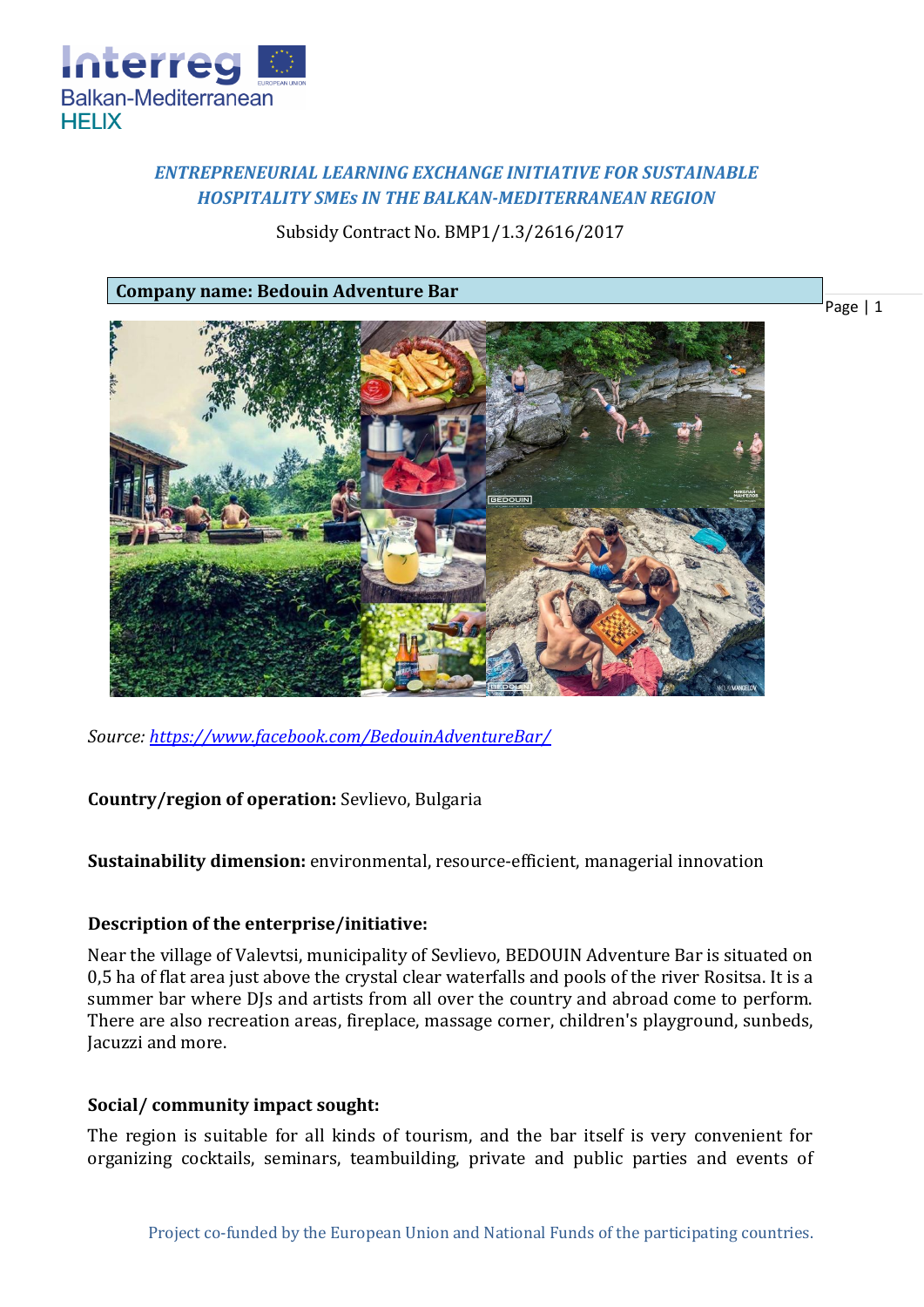

different character / picnic, birthday, name day, abiturian ball, maiden or bachelor party, company party, jubilee, non-standard wedding or party of different kind/.

**Stakeholders:** local and international visitors of all age and background

## **Approach applied:**

Stara Planina - Central Balkan. Here the wild nature has sculpted indescribable landscapes, rock phenomena and wild waterfalls. Central Balkan is a favorite place for recreation among all Bulgarians, as well as a favorite destination for tourists from around the world. It is a huge responsibility to preserve this unique environment, so the summer bar is fully in line with this. Built entirely of wood and stone from the local bowels of the mountain, along with unique design and architecture, the site emphasize the natural beauty of nature.

## **Innovation applied:**

Not only it is an innovative tourist product in general but the bar also applied innovation in terms of music concert performance location by organizing the first and only for the country Forest Carnival. The three-day musical journey took place in the summer of 2016 under the shadow of the mountain, with some of the biggest underground DJs from around the world.

The bar also introduced a product innovation by offering the guests their own beer – Bedouin beer.

## **Social impact and business results achieved:**

Since its establishment the Bedouin bar made the region a tourist destination for music and nature lovers, for the ones who want to have fun, swim in the river pools and sleep under the stars. Despite being located in the middle part of the country and the sea is far away, the people who have visited the site share that it is a paradise place and find it even better to swim in the cold river water and sunbathe on the lawn.

# **Financial situation / sustainability of the business model:**

The sustainability of the business is bolstered by the homemade food and drinks, resourceefficiency, use of natural materials, constant development and diversity of entertainment.

**Key success factors**: Innovations, nature-preservation, constant development

**Challenges and problems:** There are many people who enjoy the experience on the site but who are not into sleeping in tents or outside, so the challenge faced by the owners is the demand for hotel-like accommodation. This, however is contrary to their perceptions of living free – the main aim of the place, and such initiative is not yet considered. Instead,

Page | 2